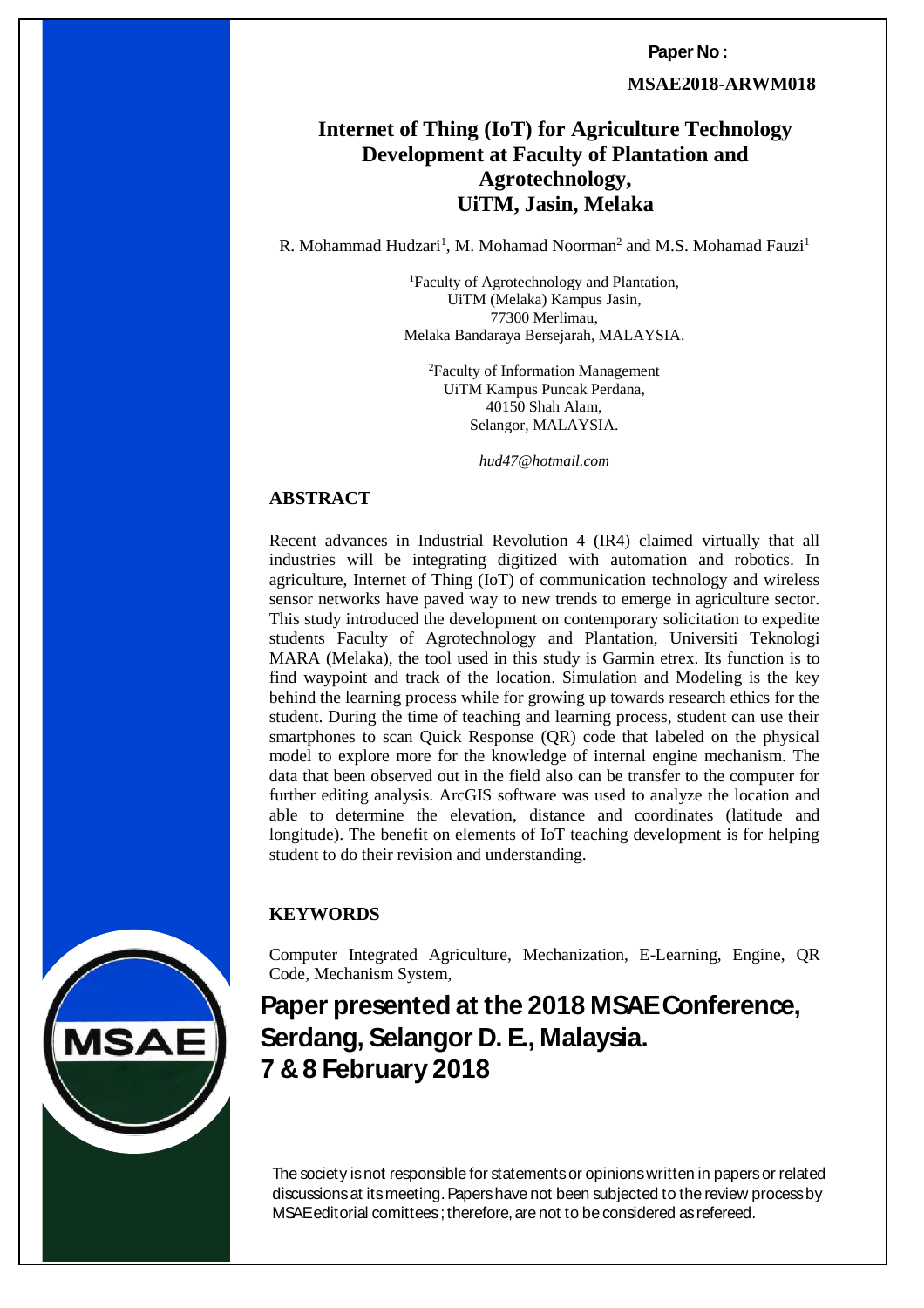### **INTRODUCTION**

The term Edutainment mix from the concept of education and entertainment [1]. This term is used to describe various forms of entertainment that also to educate. Edutainment is a computer system that allows a user to access the information. Integration of technology allows edutainment to perform a wide range of functions, evolving into self-service Edutainment.

A geographic information system (GIS) is a system for the management, analysis and display of geographic information. In addition, geographic information is used as represented by a series of geographic database that show as model geography by using simple, and genetic data structure. The components of Arcgis contain such as Arcmap, ArcCatalog and ArcToolbox. Besides, the extensions of Argis are included spatial analyst, geostatistical analyst and 3D analyst. As part of a GIS geodatabase design, we can specify how the certain features will be represented in Arcmap software, the track added can be projected from the map. For example, building typically represented as polygons, streets will be mapped as centerlines or point, and others features [2].

A GPS is like a mobile phone, except that instead of receiving radio signals from telephone companies, it receives signals from satellites that are going around the Earth. By receiving these signals from the satellites, a GPS can calculate your exact location on the planet. It records this location in coordinates, which are two long numbers. One number tells you how far east or west you are – this is called longitude. The second number tells you how far north or south you are – this is called latitude [3].

#### **METHODOLOGY**

An Interactive Edutainment is a computer terminal featuring specialized hardware and software designed within a public exhibit that provides access to information and applications such as for communication, commerce, entertainment and education 4]. So, this project is specialized for education as learning tool by using hoary actual tractor and virtual tractor software application. Virtual tractor is referring to the combination of multimedia elements which is graphic and interactivity [5]. The user can click to the Edutainment application to explore the content or information in this university course of Agriculture mechanization.

As in figure 1, the interactivity means the relation between the user and Edutainment itself, which is the user free to click to any buttons or image that they want to display in the Edutainment [6] and the students also can use their smartphones and view an animation multimedia of related syllabus. In order to do that, the students need to download into his smartphones, the QR code Scanner and Generator Apps that can get freely available in website. The virtual tractor which is in graphic multimedia (Edutainment) will attract students to explore and learn more about the tractor. It is because by the combination of multimedia element like graphic and interactivity, it will attract students to learn and explore more about the specifications and all about the parts of tractor.



*Figure 1: The QR codes marked on tractor engine model are contained multimedia link to tractor engine mechanism that can be viewed in student smartphones.*



*MSAE Conference, Serdang, Selangor D.E. 7 & 8 February 2018 ISBN 978-967-16145*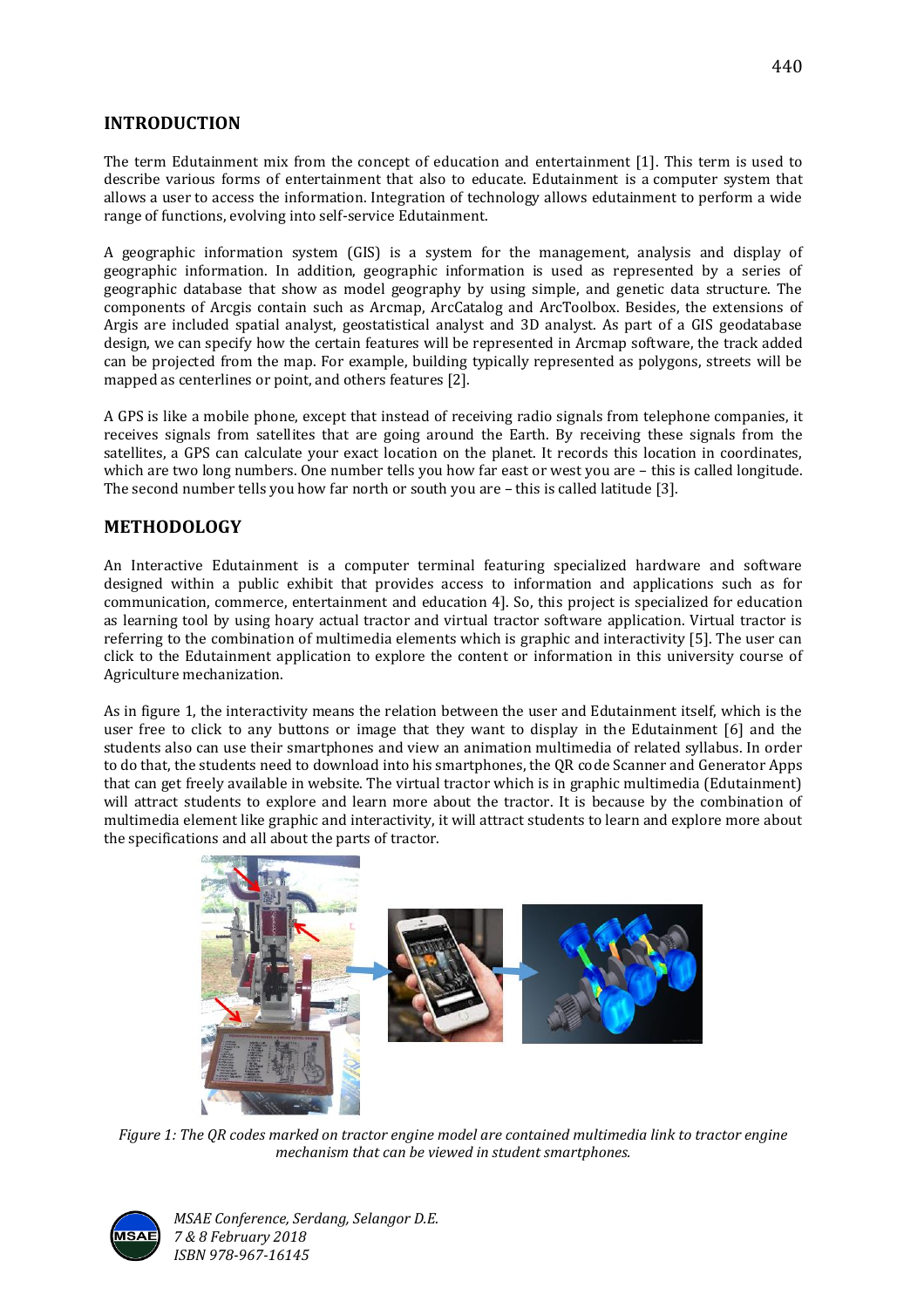The teaching of fundamental tractor engine that cannot see visually because it is in the tractor engine now can learn virtually which assist by multimedia element. Nowadays, the student has their own smartphone to access this technology. The combination of element for education and entertainment that make attractive dynamically and more understanding compare static information. The virtual tractor edutainment is the combination of multimedia element of video, text, animation graphic and interactivity will attract students to learn and explore more about the specifications and all about the parts inside the tractor especially for engine that cannot see visually. This study also will provide to publish through Open Course Ware (OCW) in UiTM academic system.

## **RESULT AND DISCUSSION**

The virtual tractor (Edutainment) has an accessibility to link to internet and everyone will have the chance to explore it at World Wide Web by using their mobiles. The students and peoples that want to know about the tractor especially on internal engine mechanism, so it can get the information through multimedia elements by accessing the internet. Therefore, this study was designed in order to focus towards the tractor as a learning tool at a farm. Besides, Edutainment was developed in which of combination of multimedia elements between graphic and interactivity by using suitable software to develop interactive learning program. The virtual teaching tractor Edutainment is the complementary for the actual teaching tractor [7 and 8]. The Edutainment is more interactive rather than actual teaching tractor because of the information and tractor's part in Edutainment is much compare to actual teaching tractor. Then, for actual teaching tractor only certain part was labeled, but for the virtual Edutainment, all the part including main part, part's type, control and instruments part were included.

Spatial analysis is the most intriguing and remarkable aspect of GIS. Using spatial analysis, the information can combined from many independent sources and derive new sets of information (results) by applying a sophisticated set of spatial operators [9,10 and 11]. This comprehensive collection of spatial analysis tools extends ability to answer complex spatial questions.



*Figure 2: Waypoint and track marked by Garmin tool.*

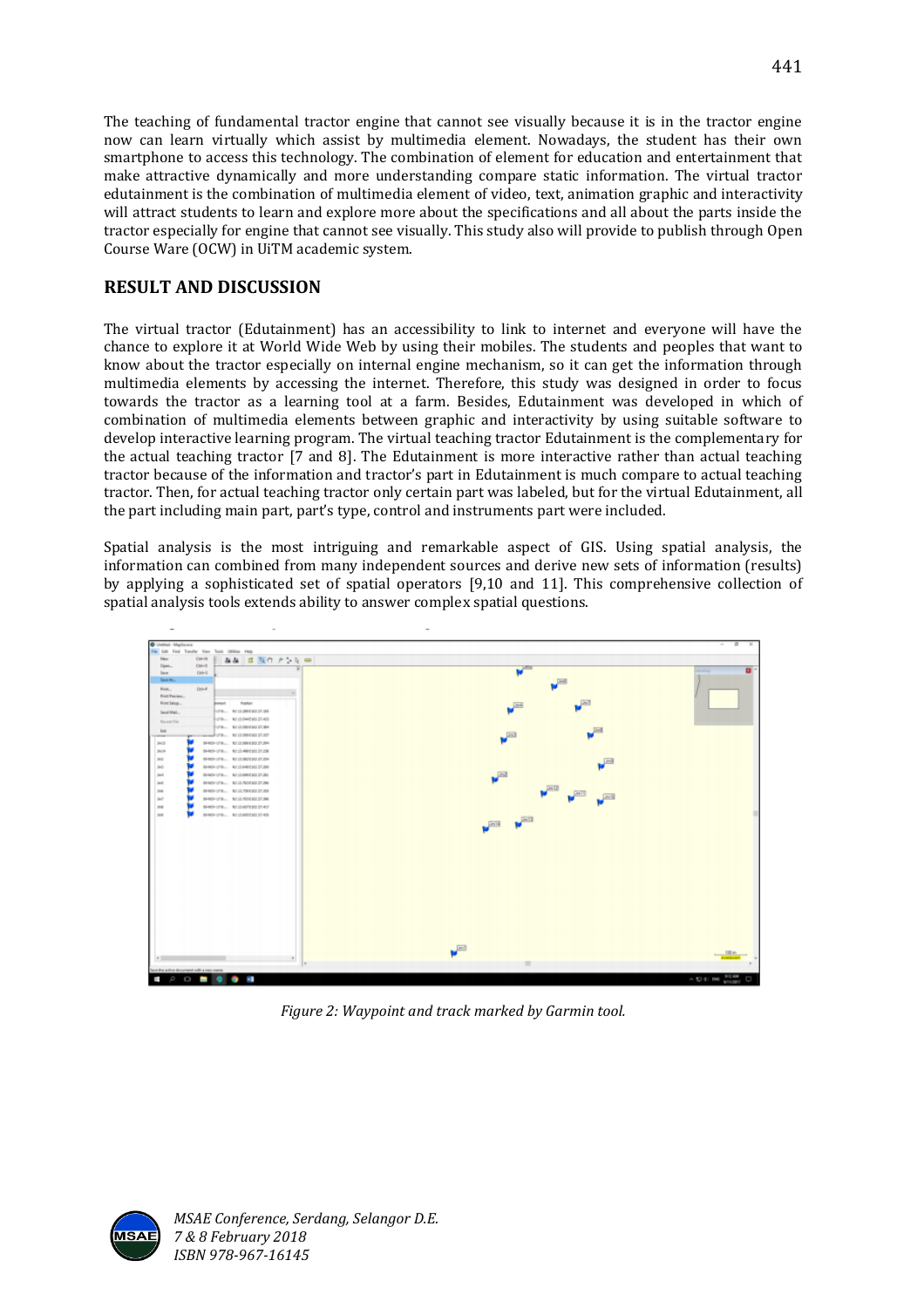

*Figure 3: Simulation and model on UiTM mapping and shapefile.*



*Figure 4: 3-Dimensional generator in ARCGIS.*



*MSAE Conference, Serdang, Selangor D.E. 7 & 8 February 2018 ISBN 978-967-16145*